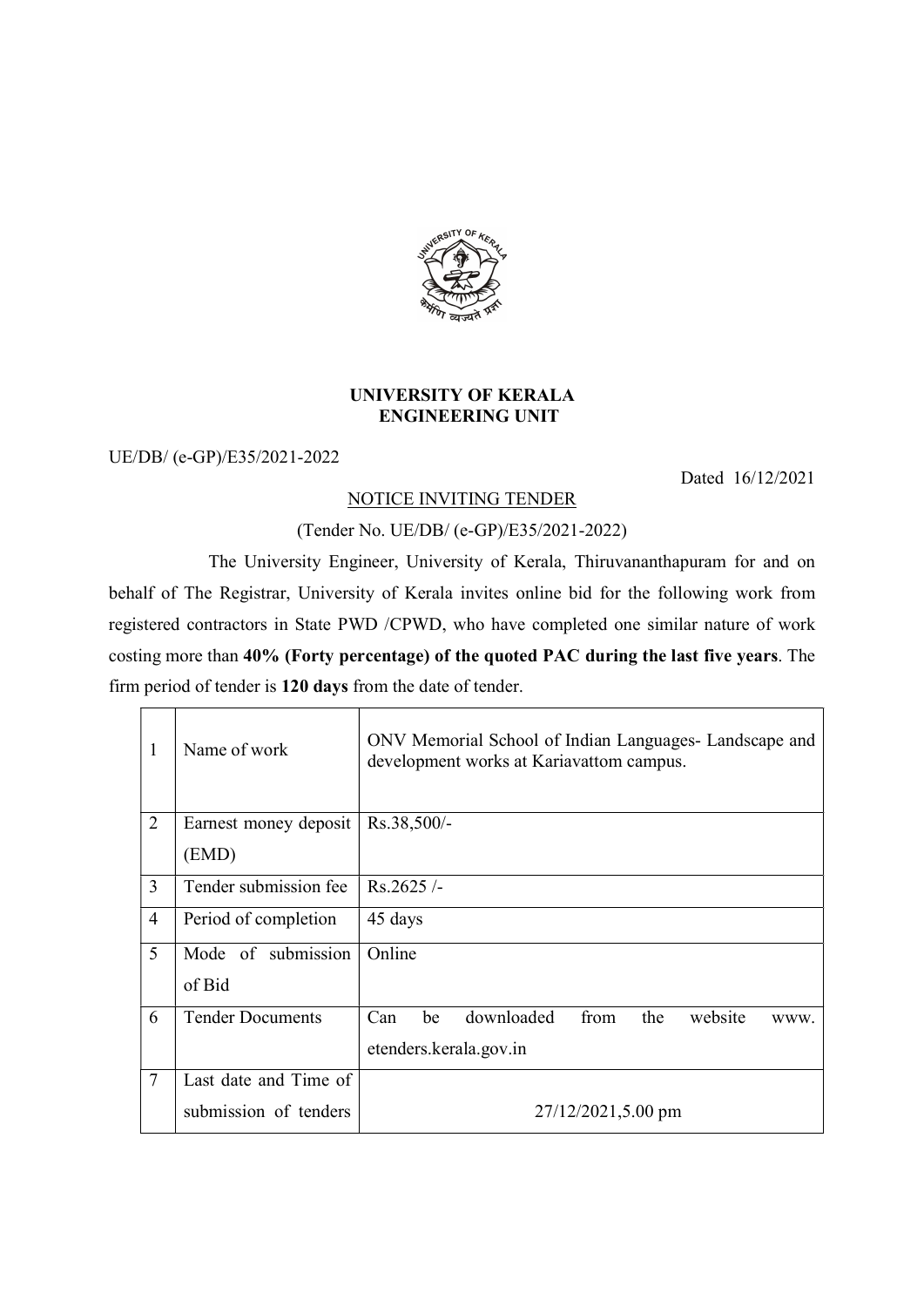|    | by online                   |                     |
|----|-----------------------------|---------------------|
|    |                             |                     |
|    |                             |                     |
| 8  | Last date and Time of       |                     |
|    | submission of relevant      | 30/12/2021,10.30 am |
|    | documents by speed          |                     |
|    | post                        |                     |
| 9  | Date and time of            | 30/12/2021,11.00 am |
|    | opening of tender           |                     |
| 10 | <b>PAC</b><br>Tender        | Rs 25, 63, 701/-    |
|    | (Excluding GST)<br>$\omega$ |                     |
|    | $12\%)$                     |                     |
| 11 | Class of contractor         | C and above         |

General tender documents and tender schedule can be downloaded in A4 plain size paper free of cost from the website www.etenders.kerala.gov.in. Duly filled up and signed tender schedule along with relevant documents should also be sent to the Registrar, University of Kerala Palayam Thiruvananthapuram, Pin-695034, by speed post so as to reach before the date and time specified. The cover containing the documents should superscribe the name of work, tender number, and last date of submission of tender.

Documents to be submitted along with bid through online/ speed post.

| S <sub>I.No</sub> | <b>Through online</b>            | Through speed post                  |  |
|-------------------|----------------------------------|-------------------------------------|--|
|                   | Scanned copy of valid            | Copy of valid registration          |  |
| 1                 | registration, G.S.T certificate, | certificate, G.S.T certificate, PAN |  |
|                   | PAN certificate                  | attested by a gazetted officer      |  |
| 2                 | Scanned copy of experience       | Copy of experience certificate      |  |
|                   | certificate                      | attested by a gazetted officer      |  |
| 3                 | Scanned copy of duly filled e-   | Duly filled e-payment requisition.  |  |
|                   | payment form                     |                                     |  |
| 4                 | Form of tender                   | Copy of Form of tender duly         |  |
|                   |                                  | signed by the contractor            |  |
| 5                 | Form 83                          | Copy of Form 83 duly signed by      |  |
|                   |                                  | the contractor                      |  |